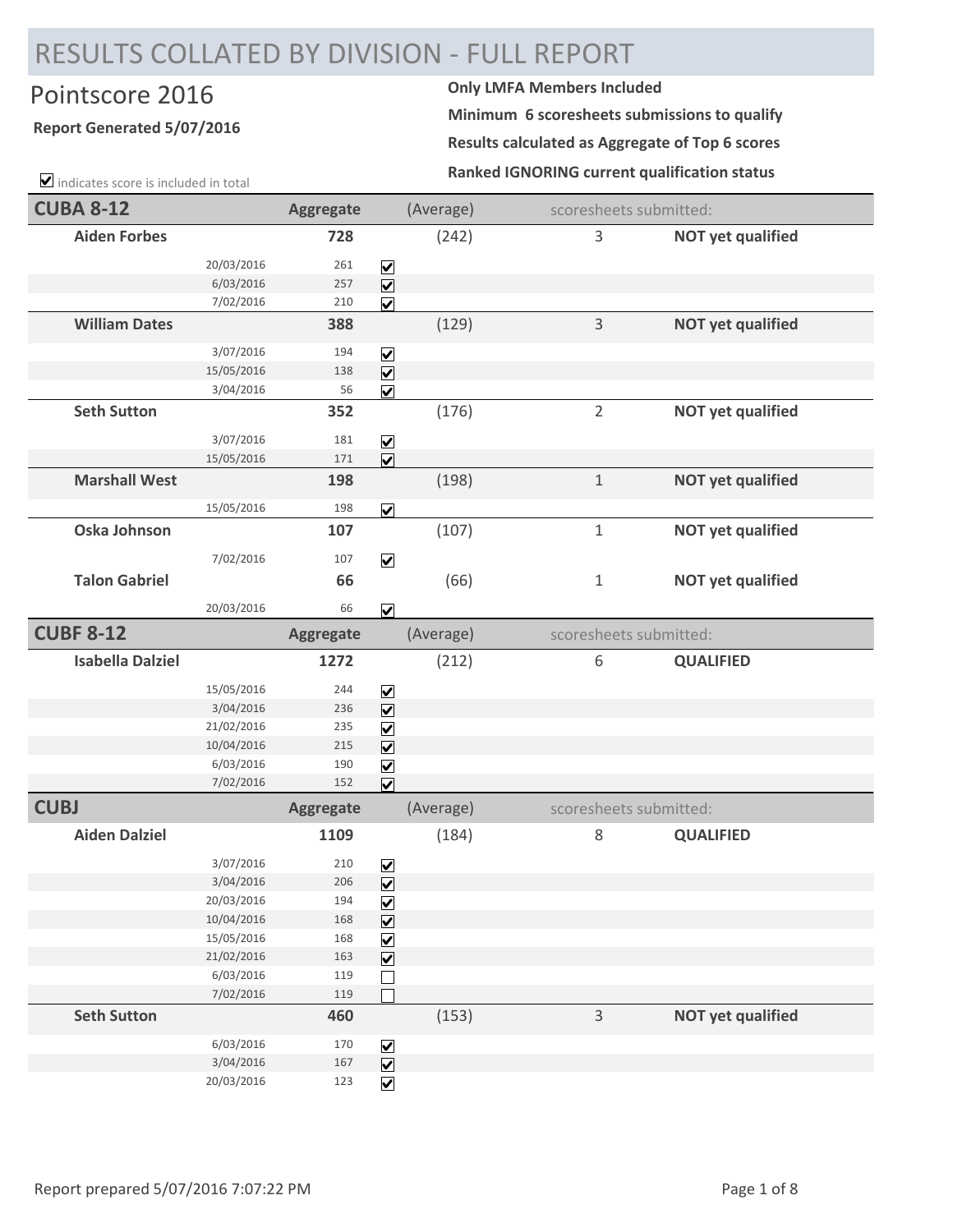|            | <b>Dean Ross</b>         |                          | 253              |                                                                       | (126)     | $\overline{2}$ |                        | <b>NOT yet qualified</b> |
|------------|--------------------------|--------------------------|------------------|-----------------------------------------------------------------------|-----------|----------------|------------------------|--------------------------|
|            |                          | 15/05/2016               | 137              |                                                                       |           |                |                        |                          |
|            |                          | 3/07/2016                | 116              | $\overline{\underline{\mathsf{S}}}\underline{\underline{\mathsf{K}}}$ |           |                |                        |                          |
|            | <b>Ben Kruger</b>        |                          | 145              |                                                                       | (48)      | 3              |                        | <b>NOT yet qualified</b> |
|            |                          |                          |                  |                                                                       |           |                |                        |                          |
|            |                          | 7/02/2016                | 102              | $\blacktriangledown$                                                  |           |                |                        |                          |
|            |                          | 3/04/2016                | 28               | $\overline{\mathbf{v}}$                                               |           |                |                        |                          |
|            |                          | 20/03/2016               | 15               | $\overline{\mathbf{v}}$                                               |           |                |                        |                          |
| <b>FHC</b> |                          |                          | <b>Aggregate</b> |                                                                       | (Average) |                | scoresheets submitted: |                          |
|            | <b>Sharyn Dick</b>       |                          | 1025             |                                                                       | (170)     | 6              |                        | <b>QUALIFIED</b>         |
|            |                          | 15/05/2016               | 270              |                                                                       |           |                |                        |                          |
|            |                          | 10/04/2016               | 251              | $\blacktriangledown$<br>$\overline{\mathbf{v}}$                       |           |                |                        |                          |
|            |                          | 21/02/2016               | 134              | $\blacktriangledown$                                                  |           |                |                        |                          |
|            |                          | 3/04/2016                | 131              | $\overline{\mathbf{v}}$                                               |           |                |                        |                          |
|            |                          | 7/02/2016                | 123              | $\blacktriangledown$                                                  |           |                |                        |                          |
|            |                          | 20/03/2016               | 116              | $\overline{\mathbf{v}}$                                               |           |                |                        |                          |
|            | <b>Charlotte Hobbs</b>   |                          | 638              |                                                                       | (212)     | $\mathsf 3$    |                        | <b>NOT yet qualified</b> |
|            |                          |                          |                  |                                                                       |           |                |                        |                          |
|            |                          | 15/05/2016               | 224              | $\blacktriangledown$                                                  |           |                |                        |                          |
|            |                          | 20/03/2016<br>3/04/2016  | 209<br>205       | $\overline{\mathbf{v}}$<br>$\overline{\mathbf{v}}$                    |           |                |                        |                          |
|            | <b>Megan Miles</b>       |                          | 401              |                                                                       | (200)     | $\overline{2}$ |                        | <b>NOT yet qualified</b> |
|            |                          |                          |                  |                                                                       |           |                |                        |                          |
|            |                          | 3/07/2016                | 264              | $\blacktriangledown$                                                  |           |                |                        |                          |
|            |                          | 15/05/2016               | 137              | $\overline{\mathbf{v}}$                                               |           |                |                        |                          |
|            | <b>Yolandie Goodyear</b> |                          | 297              |                                                                       | (74)      | $\overline{4}$ |                        | <b>NOT yet qualified</b> |
|            |                          | 6/03/2016                | 91               | $\blacktriangledown$                                                  |           |                |                        |                          |
|            |                          | 3/04/2016                | 85               | $\overline{\mathbf{v}}$                                               |           |                |                        |                          |
|            |                          |                          |                  |                                                                       |           |                |                        |                          |
|            |                          | 20/03/2016               | $71\,$           |                                                                       |           |                |                        |                          |
|            |                          | 7/02/2016                | 50               | $\blacktriangledown$<br>$\overline{\mathbf{v}}$                       |           |                |                        |                          |
| <b>HC</b>  |                          |                          | <b>Aggregate</b> |                                                                       | (Average) |                | scoresheets submitted: |                          |
|            | <b>James Cooze</b>       |                          | 1649             |                                                                       |           | 6              |                        | <b>QUALIFIED</b>         |
|            |                          |                          |                  |                                                                       | (274)     |                |                        |                          |
|            |                          | 6/03/2016                | 282              | $\boxed{\blacktriangledown}$                                          |           |                |                        |                          |
|            |                          | 3/04/2016                | 278              | $\overline{\mathbf{v}}$                                               |           |                |                        |                          |
|            |                          | 10/04/2016               | 276              | $\sum$                                                                |           |                |                        |                          |
|            |                          | 7/02/2016                | 273              | $\overline{\mathbf{v}}$                                               |           |                |                        |                          |
|            |                          | 15/05/2016               | 271              | $\blacktriangledown$                                                  |           |                |                        |                          |
|            | <b>Robin Dalziel</b>     | 3/07/2016                | 269              | $\overline{\mathbf{v}}$                                               |           |                |                        |                          |
|            |                          |                          | 1639             |                                                                       | (273)     | $\,8\,$        |                        | <b>QUALIFIED</b>         |
|            |                          | 20/03/2016               | 279              | $\blacktriangledown$                                                  |           |                |                        |                          |
|            |                          | 3/04/2016                | 279              | $\overline{\mathbf{v}}$                                               |           |                |                        |                          |
|            |                          | 15/05/2016               | 272              | $\blacktriangledown$                                                  |           |                |                        |                          |
|            |                          | 10/04/2016               | 270              | $\overline{\mathbf{v}}$                                               |           |                |                        |                          |
|            |                          | 3/07/2016                | 270              | $\blacktriangledown$                                                  |           |                |                        |                          |
|            |                          | 21/02/2016               | 269              | $\overline{\mathbf{v}}$                                               |           |                |                        |                          |
|            |                          | 7/02/2016                | 237              |                                                                       |           |                |                        |                          |
|            | <b>Michael McRae</b>     | 6/03/2016                | 204<br>1553      |                                                                       |           | $\overline{7}$ |                        | <b>QUALIFIED</b>         |
|            |                          |                          |                  |                                                                       | (258)     |                |                        |                          |
|            |                          | 3/04/2016                | 273              |                                                                       |           |                |                        |                          |
|            |                          | 6/03/2016                | 267              |                                                                       |           |                |                        |                          |
|            |                          | 7/02/2016                | 255              |                                                                       |           |                |                        |                          |
|            |                          | 15/05/2016               | 254              | $\leq  X  \leq  Z $                                                   |           |                |                        |                          |
|            |                          | 20/03/2016<br>10/04/2016 | 254<br>250       | $\overline{\underline{\mathsf{S}}}$                                   |           |                |                        |                          |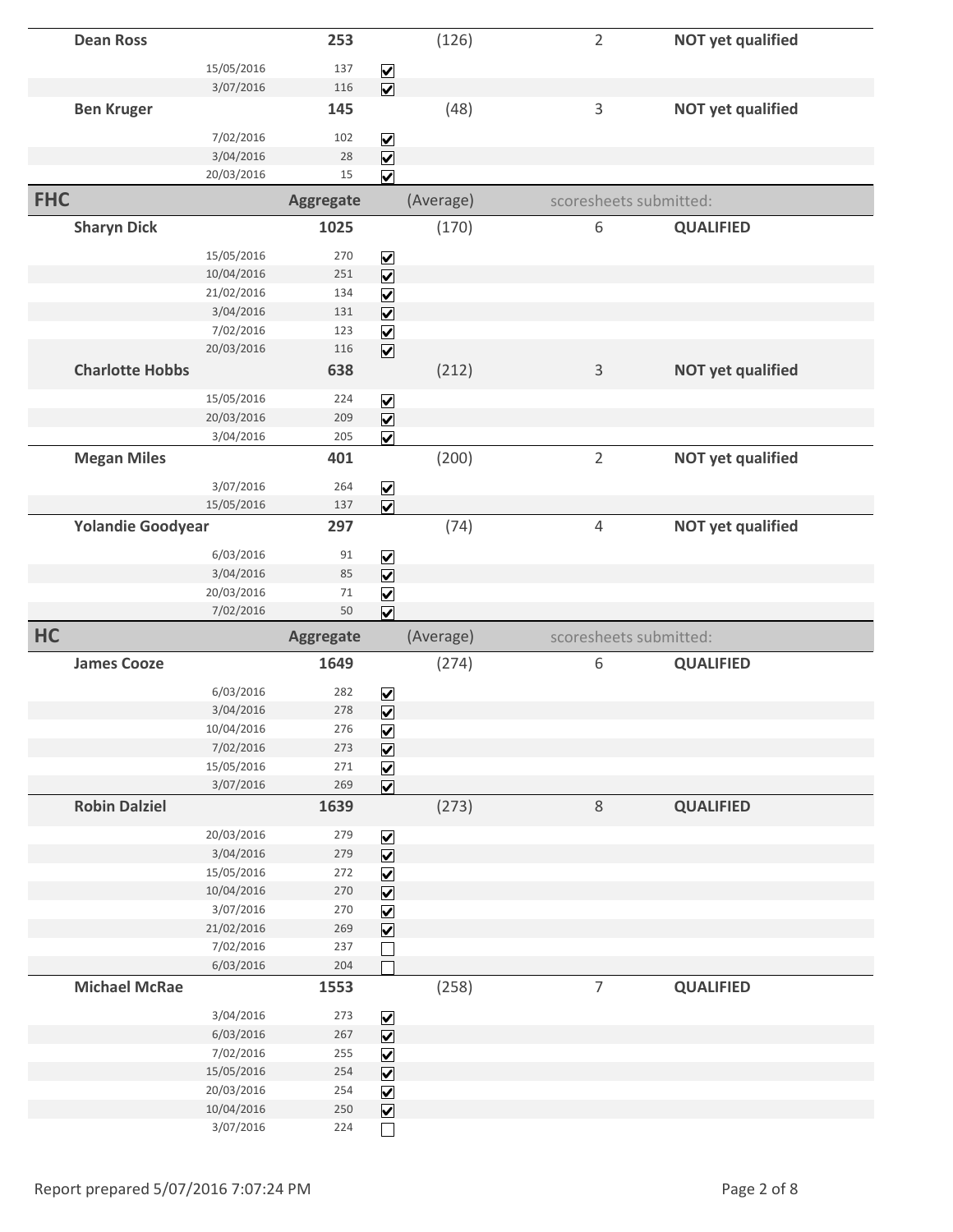| <b>Craig Forbes</b>       |            | 1422 |                                                                       | (237) | 6              | <b>QUALIFIED</b>         |
|---------------------------|------------|------|-----------------------------------------------------------------------|-------|----------------|--------------------------|
|                           | 20/03/2016 | 262  |                                                                       |       |                |                          |
|                           | 6/03/2016  | 253  | $\overline{\underline{\mathsf{S}}}\overline{\underline{\mathsf{S}}}$  |       |                |                          |
|                           | 3/07/2016  | 253  |                                                                       |       |                |                          |
|                           | 10/04/2016 | 240  | $\overline{\underline{\mathsf{S}}}\underline{\underline{\mathsf{K}}}$ |       |                |                          |
|                           | 15/05/2016 | 238  |                                                                       |       |                |                          |
|                           | 7/02/2016  | 176  | $\overline{\underline{\mathsf{S}}}\underline{\underline{\mathsf{S}}}$ |       |                |                          |
| <b>Matthew Constantin</b> |            | 1420 |                                                                       | (236) | 8              | <b>QUALIFIED</b>         |
|                           |            |      |                                                                       |       |                |                          |
|                           | 21/02/2016 | 254  | $\blacktriangledown$                                                  |       |                |                          |
|                           | 3/04/2016  | 250  | $\overline{\mathbf{v}}$                                               |       |                |                          |
|                           | 10/04/2016 | 235  | $\overline{\mathbf{V}}$                                               |       |                |                          |
|                           | 3/07/2016  | 231  | $\overline{\mathbf{v}}$                                               |       |                |                          |
|                           | 20/03/2016 | 231  | $\blacktriangledown$                                                  |       |                |                          |
|                           | 15/05/2016 | 219  | $\overline{\mathbf{v}}$                                               |       |                |                          |
|                           | 6/03/2016  | 204  |                                                                       |       |                |                          |
|                           | 7/02/2016  | 177  |                                                                       |       |                |                          |
| <b>Colin Reichel</b>      |            | 1180 |                                                                       | (236) | 5              | <b>NOT yet qualified</b> |
|                           | 3/04/2016  | 261  | $\triangledown$                                                       |       |                |                          |
|                           | 21/02/2016 | 242  | $\overline{\mathbf{v}}$                                               |       |                |                          |
|                           | 20/03/2016 | 240  | $\overline{\mathbf{v}}$                                               |       |                |                          |
|                           | 15/05/2016 | 228  | $\overline{\mathbf{v}}$                                               |       |                |                          |
|                           | 10/04/2016 | 209  | $\overline{\mathbf{v}}$                                               |       |                |                          |
| <b>Fenn Wells</b>         |            | 1078 |                                                                       | (269) | $\overline{4}$ | <b>NOT yet qualified</b> |
|                           |            |      |                                                                       |       |                |                          |
|                           | 3/04/2016  | 284  | $\blacktriangledown$                                                  |       |                |                          |
|                           | 21/02/2016 | 276  | $\overline{\mathbf{v}}$                                               |       |                |                          |
|                           | 10/04/2016 | 273  | $\blacktriangledown$                                                  |       |                |                          |
|                           | 20/03/2016 | 245  | $\overline{\mathbf{v}}$                                               |       |                |                          |
| <b>Stephen Bruce</b>      |            | 837  |                                                                       | (209) | $\sqrt{4}$     | <b>NOT yet qualified</b> |
|                           | 3/07/2016  | 239  | $\blacktriangledown$                                                  |       |                |                          |
|                           | 7/02/2016  | 206  | $\overline{\mathbf{v}}$                                               |       |                |                          |
|                           | 3/04/2016  | 204  | $\boxed{\blacktriangledown}$                                          |       |                |                          |
|                           | 6/03/2016  | 188  | $\overline{\mathbf{v}}$                                               |       |                |                          |
| <b>Duane Calvey</b>       |            | 449  |                                                                       | (224) | $\overline{2}$ | <b>NOT yet qualified</b> |
|                           |            |      |                                                                       |       |                |                          |
|                           | 3/07/2016  | 233  | $\boxed{\blacktriangledown}$                                          |       |                |                          |
|                           | 15/05/2016 | 216  | $\overline{\mathbf{v}}$                                               |       |                |                          |
| <b>Keenan Endacott</b>    |            | 370  |                                                                       | (185) | $\overline{2}$ | <b>NOT yet qualified</b> |
|                           | 3/07/2016  | 187  |                                                                       |       |                |                          |
|                           | 15/05/2016 | 183  | $\boxed{\blacktriangle}$                                              |       |                |                          |
| <b>Paul Moxham</b>        |            | 334  |                                                                       | (167) | $\overline{2}$ | <b>NOT yet qualified</b> |
|                           |            |      |                                                                       |       |                |                          |
|                           | 21/02/2016 | 180  | $\boxed{\blacktriangledown}$                                          |       |                |                          |
|                           | 7/02/2016  | 154  | $\overline{\mathbf{v}}$                                               |       |                |                          |
| <b>Robert Lantry</b>      |            | 249  |                                                                       | (249) | $\,1\,$        | <b>NOT yet qualified</b> |
|                           | 6/03/2016  | 249  | $\blacktriangledown$                                                  |       |                |                          |
| <b>Blaine Scarr</b>       |            | 248  |                                                                       | (248) | $1\,$          | <b>NOT yet qualified</b> |
|                           |            |      |                                                                       |       |                |                          |
|                           | 7/02/2016  | 248  | $\overline{\mathbf{v}}$                                               |       |                |                          |
| <b>John Shaw</b>          |            | 243  |                                                                       | (243) | $\,1\,$        | <b>NOT yet qualified</b> |
|                           | 21/02/2016 | 243  | $\overline{\mathbf{v}}$                                               |       |                |                          |
| <b>Damien Nicholls</b>    |            | 239  |                                                                       | (239) | $\mathbf 1$    | <b>NOT yet qualified</b> |
|                           |            |      |                                                                       |       |                |                          |
|                           | 6/03/2016  | 239  | $\overline{\mathbf{v}}$                                               |       |                |                          |
| <b>Steven Pricter</b>     |            | 208  |                                                                       | (208) | $\,1\,$        | <b>NOT yet qualified</b> |
|                           | 7/02/2016  | 208  | $\blacktriangledown$                                                  |       |                |                          |
|                           |            |      |                                                                       |       |                |                          |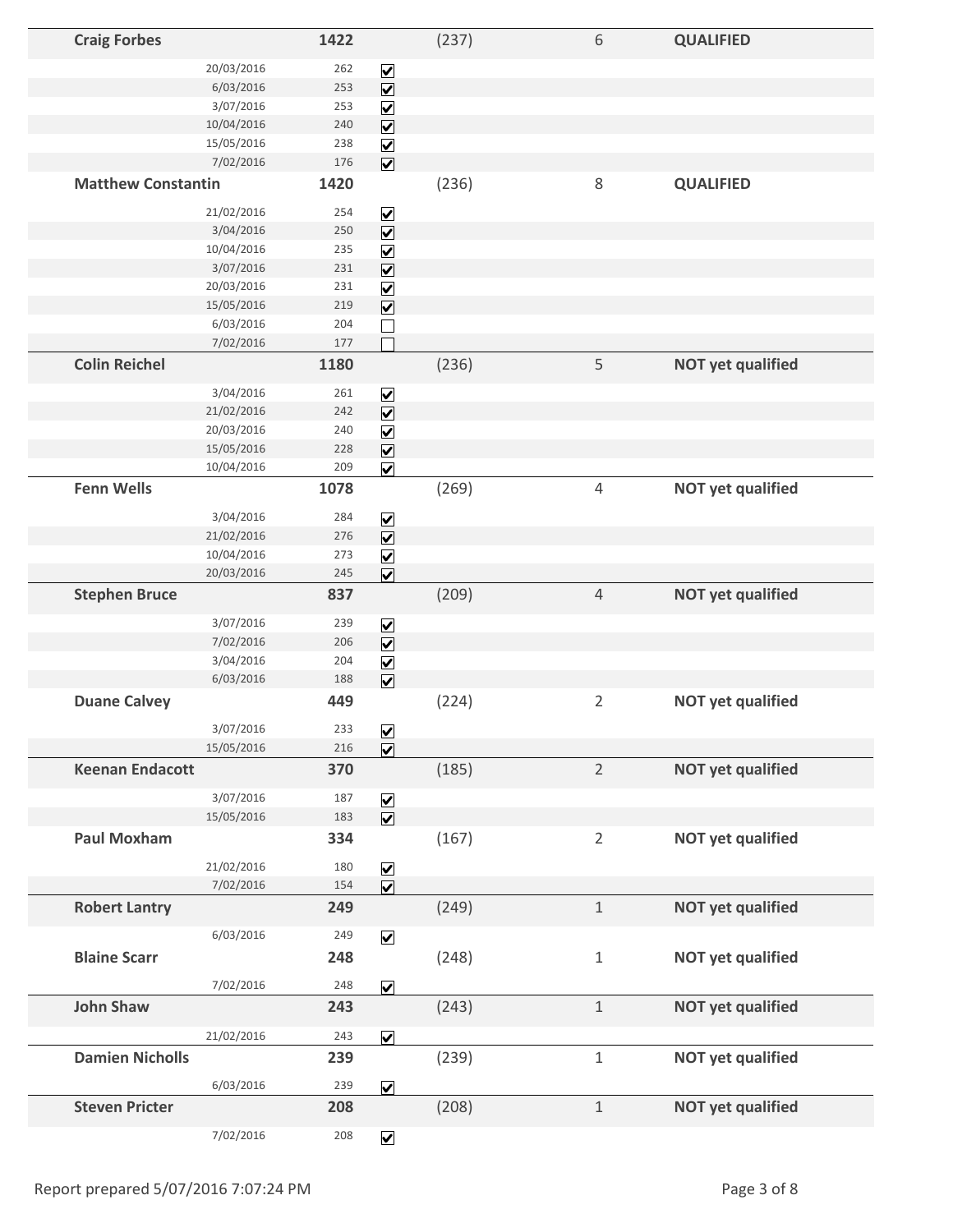|            | <b>Nathan McKerrow</b> |            | 207              |                                                                       | (103)     | $\overline{2}$ | <b>NOT yet qualified</b> |
|------------|------------------------|------------|------------------|-----------------------------------------------------------------------|-----------|----------------|--------------------------|
|            |                        | 3/04/2016  | 144              |                                                                       |           |                |                          |
|            |                        | 6/03/2016  | 63               | $\blacktriangledown$<br>$\overline{\mathbf{v}}$                       |           |                |                          |
|            | <b>Ben Johnson</b>     |            | 179              |                                                                       | (179)     | $\mathbf 1$    | <b>NOT yet qualified</b> |
|            |                        |            |                  |                                                                       |           |                |                          |
|            |                        | 7/02/2016  | 179              | $\overline{\mathbf{v}}$                                               |           |                |                          |
|            | <b>Carl Eves</b>       |            | 175              |                                                                       | (175)     | $1\,$          | <b>NOT yet qualified</b> |
|            |                        | 15/05/2016 | 175              | $\boxed{\blacktriangledown}$                                          |           |                |                          |
|            | <b>Andrew Crew</b>     |            | 122              |                                                                       | (122)     | $\mathbf 1$    | <b>NOT yet qualified</b> |
|            |                        |            |                  |                                                                       |           |                |                          |
|            |                        | 7/02/2016  | 122              | $\overline{\mathbf{v}}$                                               |           |                |                          |
|            | <b>Toby Karakasch</b>  |            | 97               |                                                                       | (97)      | $\mathbf{1}$   | <b>NOT yet qualified</b> |
|            |                        | 21/02/2016 | 97               | $\overline{\mathbf{v}}$                                               |           |                |                          |
|            | <b>Ashley Johnston</b> |            | 33               |                                                                       | (33)      | $\mathbf 1$    | <b>NOT yet qualified</b> |
|            |                        | 3/07/2016  | 33               |                                                                       |           |                |                          |
|            |                        |            |                  | $\overline{\mathbf{v}}$                                               |           |                |                          |
| <b>MBO</b> |                        |            | <b>Aggregate</b> |                                                                       | (Average) |                | scoresheets submitted:   |
|            | <b>Jason Sutton</b>    |            | 1596             |                                                                       | (266)     | 6              | <b>QUALIFIED</b>         |
|            |                        | 3/04/2016  | 282              | $\blacktriangledown$                                                  |           |                |                          |
|            |                        | 20/03/2016 | 275              | $\overline{\mathbf{v}}$                                               |           |                |                          |
|            |                        | 15/05/2016 | 266              |                                                                       |           |                |                          |
|            |                        | 10/04/2016 | 264              | $\overline{\mathbf{S}}$                                               |           |                |                          |
|            |                        | 3/07/2016  | 260              | $\overline{\underline{\mathsf{S}}}\underline{\underline{\mathsf{S}}}$ |           |                |                          |
|            |                        | 6/03/2016  | 249              |                                                                       |           |                |                          |
|            | <b>Michael Firth</b>   |            | 1582             |                                                                       | (263)     | 6              | <b>QUALIFIED</b>         |
|            |                        | 21/02/2016 | 274              | $\blacktriangledown$                                                  |           |                |                          |
|            |                        | 10/04/2016 | 266              | $\overline{\mathbf{v}}$                                               |           |                |                          |
|            |                        | 3/07/2016  | 266              | $\blacktriangledown$                                                  |           |                |                          |
|            |                        | 7/02/2016  | 262              | $\overline{\mathbf{v}}$                                               |           |                |                          |
|            |                        | 6/03/2016  | 262              | $\blacktriangledown$                                                  |           |                |                          |
|            |                        | 15/05/2016 | 252              | $\overline{\mathbf{v}}$                                               |           |                |                          |
|            | <b>Steven McNicoll</b> |            | 1306             |                                                                       | (261)     | 5              | <b>NOT yet qualified</b> |
|            |                        | 20/03/2016 | 277              | $\boxed{\blacktriangledown}$                                          |           |                |                          |
|            |                        | 15/05/2016 | 277              | $\boxed{\blacktriangledown}$                                          |           |                |                          |
|            |                        | 7/02/2016  | 255              | $\blacktriangledown$                                                  |           |                |                          |
|            |                        | 21/02/2016 | 251              | $\overline{\mathbf{v}}$                                               |           |                |                          |
|            |                        | 6/03/2016  | 246              | $\overline{\mathbf{v}}$                                               |           |                |                          |
|            | <b>Blaine Scarr</b>    |            | 1088             |                                                                       | (272)     | $\overline{4}$ | <b>NOT yet qualified</b> |
|            |                        | 20/03/2016 | 283              |                                                                       |           |                |                          |
|            |                        | 6/03/2016  | 280              | $\overline{\underline{\mathsf{N}}}$                                   |           |                |                          |
|            |                        | 15/05/2016 | 263              | $\overline{\underline{\mathsf{S}}}\underline{\underline{\mathsf{K}}}$ |           |                |                          |
|            |                        | 3/07/2016  | 262              |                                                                       |           |                |                          |
|            | <b>Brent Saunders</b>  |            | 739              |                                                                       | (246)     | 3              | <b>NOT yet qualified</b> |
|            |                        | 15/05/2016 | 255              |                                                                       |           |                |                          |
|            |                        | 3/04/2016  | 250              | $\overline{\underline{\mathsf{S}}}$                                   |           |                |                          |
|            |                        | 20/03/2016 | 234              | $\blacktriangledown$                                                  |           |                |                          |
|            | <b>Jason Turner</b>    |            | 642              |                                                                       | (128)     | 5              | <b>NOT yet qualified</b> |
|            |                        | 21/02/2016 | 134              | $\blacktriangledown$                                                  |           |                |                          |
|            |                        | 20/03/2016 | 131              | $\overline{\mathbf{v}}$                                               |           |                |                          |
|            |                        | 15/05/2016 | 130              | $\blacktriangledown$                                                  |           |                |                          |
|            |                        | 7/02/2016  | 128              | $\overline{\mathbf{v}}$                                               |           |                |                          |
|            |                        | 3/04/2016  | 119              | $\overline{\mathbf{v}}$                                               |           |                |                          |
|            | <b>Gerard Miles</b>    |            | 287              |                                                                       | (287)     | $\mathbf 1$    | <b>NOT yet qualified</b> |
|            |                        | 15/05/2016 | 287              | $\boxed{\blacktriangledown}$                                          |           |                |                          |
|            |                        |            |                  |                                                                       |           |                |                          |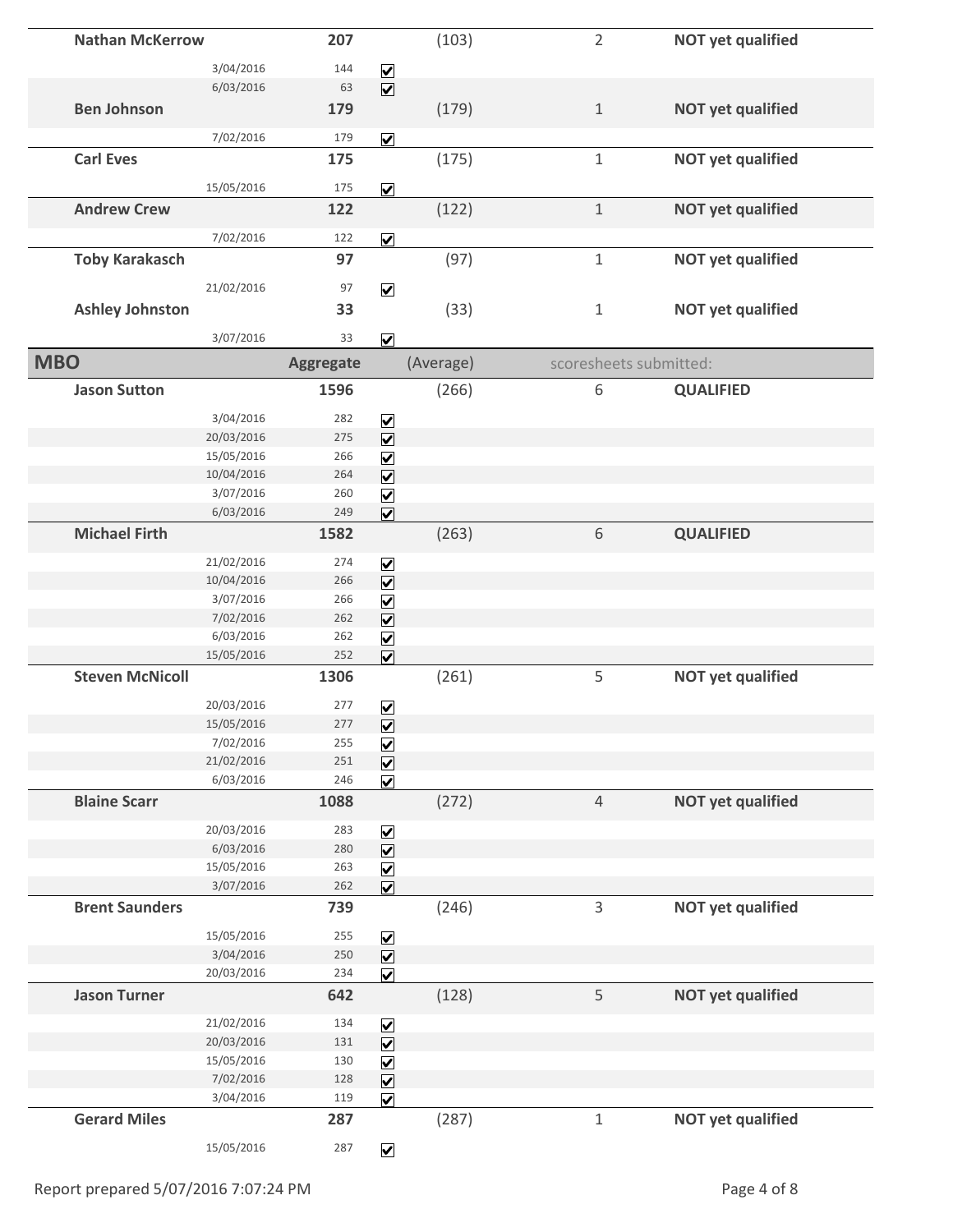| <b>Adam West</b>         |            | 267              |                              | (267)     | $\mathbf{1}$   | <b>NOT yet qualified</b> |
|--------------------------|------------|------------------|------------------------------|-----------|----------------|--------------------------|
|                          | 15/05/2016 | 267              | $\overline{\mathbf{v}}$      |           |                |                          |
| <b>Michael Dick</b>      |            | 117              |                              | (117)     | $1\,$          | <b>NOT yet qualified</b> |
|                          | 21/02/2016 | 117              | $\overline{\mathbf{v}}$      |           |                |                          |
| <b>MBR</b>               |            | <b>Aggregate</b> |                              | (Average) |                | scoresheets submitted:   |
|                          |            |                  |                              |           |                |                          |
| <b>Colin Keene</b>       |            | 1523             |                              | (253)     | 7              | <b>QUALIFIED</b>         |
|                          | 20/03/2016 | 277              | $\overline{\mathbf{v}}$      |           |                |                          |
|                          | 21/02/2016 | 268              | $\overline{\mathbf{v}}$      |           |                |                          |
|                          | 10/04/2016 | 259              | $\blacktriangledown$         |           |                |                          |
|                          | 3/04/2016  | 250              | $\overline{\mathbf{v}}$      |           |                |                          |
|                          | 6/03/2016  | 250              | $\blacktriangledown$         |           |                |                          |
|                          | 3/07/2016  | 219              | $\overline{\mathbf{v}}$      |           |                |                          |
|                          | 7/02/2016  | 214              |                              |           |                |                          |
| <b>Nick Harvey</b>       |            | 1087             |                              | (271)     | $\overline{4}$ | <b>NOT yet qualified</b> |
|                          | 6/03/2016  | 282              | $\blacktriangledown$         |           |                |                          |
|                          | 21/02/2016 | 273              | $\overline{\mathbf{v}}$      |           |                |                          |
|                          | 20/03/2016 | 268              | $\blacktriangleright$        |           |                |                          |
|                          | 15/05/2016 | 264              | $\overline{\mathbf{v}}$      |           |                |                          |
| <b>Pete Gabriel</b>      |            | 615              |                              | (153)     | $\sqrt{4}$     | <b>NOT yet qualified</b> |
|                          | 7/02/2016  | 244              | $\overline{\mathbf{v}}$      |           |                |                          |
|                          | 3/04/2016  | 139              | $\overline{\mathbf{v}}$      |           |                |                          |
|                          | 6/03/2016  | 120              | $\overline{\mathbf{v}}$      |           |                |                          |
|                          | 20/03/2016 | 112              | $\overline{\mathbf{v}}$      |           |                |                          |
| <b>Kyle Fernley</b>      |            | 320              |                              | (160)     | $\overline{2}$ | <b>NOT yet qualified</b> |
|                          | 7/02/2016  | 203              | $\overline{\mathbf{v}}$      |           |                |                          |
|                          | 20/03/2016 | 117              | $\overline{\mathbf{v}}$      |           |                |                          |
| <b>Blaine Scarr</b>      |            | 287              |                              | (287)     | $\mathbf 1$    | <b>NOT yet qualified</b> |
|                          | 10/04/2016 | 287              | $\overline{\mathbf{v}}$      |           |                |                          |
| <b>Eric Kruger</b>       |            | 276              |                              | (92)      | 3              | <b>NOT yet qualified</b> |
|                          | 20/03/2016 | 106              | $\blacktriangledown$         |           |                |                          |
|                          | 6/03/2016  | 91               | $\overline{\mathbf{v}}$      |           |                |                          |
|                          | 3/04/2016  | 79               | $\overline{\mathbf{v}}$      |           |                |                          |
| <b>Fenn Wells</b>        |            | 260              |                              | (260)     | $\mathbf{1}$   | <b>NOT yet qualified</b> |
|                          | 7/02/2016  | 260              |                              |           |                |                          |
| <b>Josh Radoll</b>       |            | 120              | $\overline{\mathbf{v}}$      |           |                | <b>NOT yet qualified</b> |
|                          |            |                  |                              | (120)     | $\mathbf 1$    |                          |
|                          | 3/07/2016  | 120              | $\overline{\mathbf{v}}$      |           |                |                          |
| <b>MCU</b>               |            | <b>Aggregate</b> |                              | (Average) |                | scoresheets submitted:   |
| <b>Ronald Scott</b>      |            | 750              |                              | (187)     | $\sqrt{4}$     | <b>NOT yet qualified</b> |
|                          | 21/02/2016 | 257              | $\blacktriangledown$         |           |                |                          |
|                          | 20/03/2016 | 232              | $\overline{\mathbf{v}}$      |           |                |                          |
|                          | 7/02/2016  | 185              | $\blacktriangledown$         |           |                |                          |
|                          | 3/04/2016  | 76               | $\overline{\mathbf{v}}$      |           |                |                          |
| <b>Paul Lovelock</b>     |            | 173              |                              | (173)     | $1\,$          | <b>NOT yet qualified</b> |
|                          | 7/02/2016  | 173              | $\overline{\mathbf{v}}$      |           |                |                          |
| <b>Stephen Beveridge</b> |            | 73               |                              | (73)      | $1\,$          | <b>NOT yet qualified</b> |
|                          |            |                  |                              |           |                |                          |
|                          | 6/03/2016  | $73\,$           | $\boxed{\blacktriangledown}$ |           |                |                          |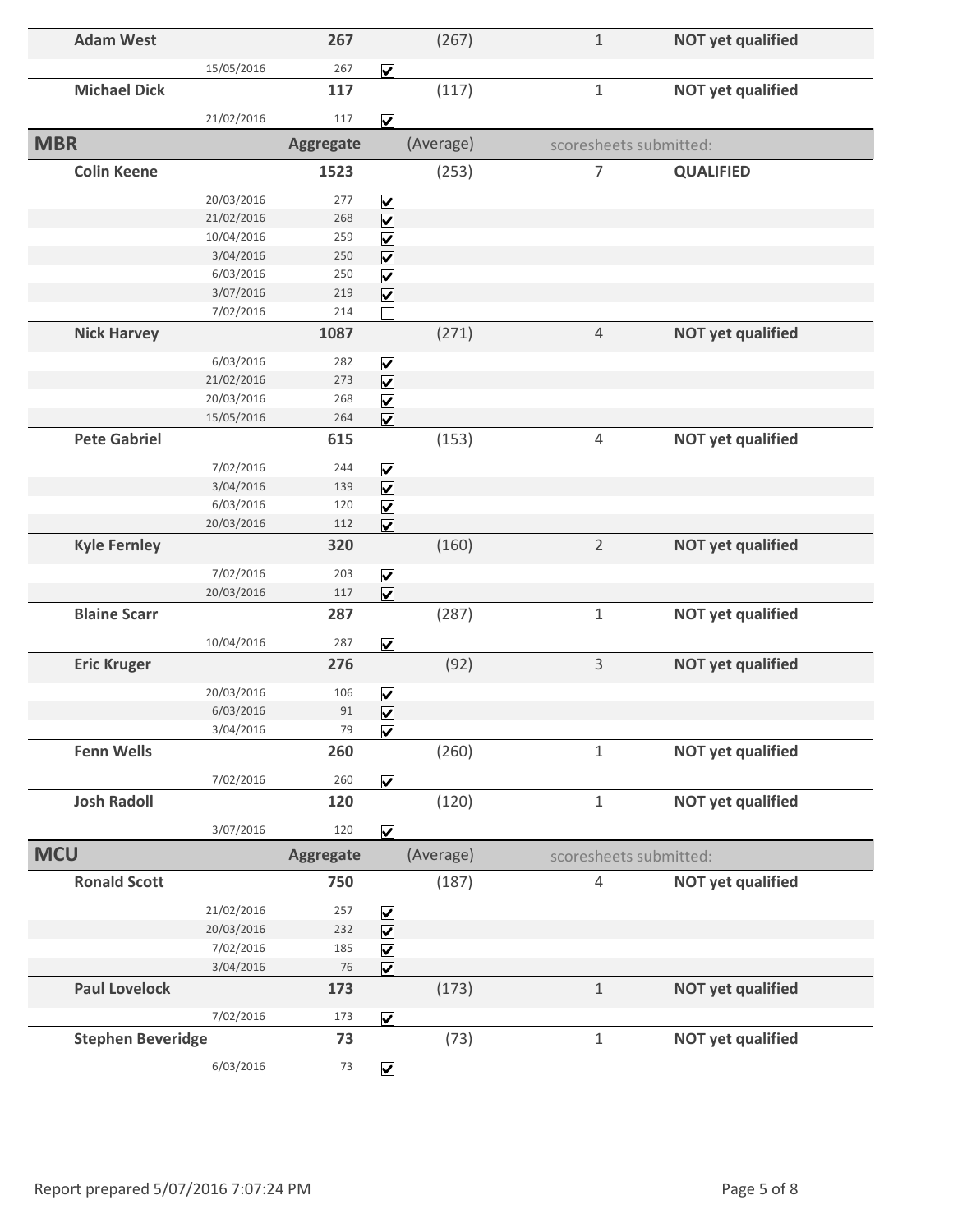| <b>MSR</b>             |            | Aggregate        |                                     | (Average) |                | scoresheets submitted:   |
|------------------------|------------|------------------|-------------------------------------|-----------|----------------|--------------------------|
| <b>Mark Firth</b>      |            | 1544             |                                     | (257)     | $\overline{7}$ | <b>QUALIFIED</b>         |
|                        | 21/02/2016 | 270              | $\blacktriangledown$                |           |                |                          |
|                        | 6/03/2016  | 266              | $\overline{\mathbf{V}}$             |           |                |                          |
|                        | 20/03/2016 | 265              | $\blacktriangledown$                |           |                |                          |
|                        | 10/04/2016 | 265              | $\overline{\mathbf{v}}$             |           |                |                          |
|                        | 3/07/2016  | 243              | $\overline{\mathbf{V}}$             |           |                |                          |
|                        | 15/05/2016 | 235              | $\overline{\mathbf{v}}$             |           |                |                          |
|                        | 3/04/2016  | 141              | $\Box$                              |           |                |                          |
| <b>Dion Minns</b>      |            | 1295             |                                     | (215)     | $\sqrt{6}$     | <b>QUALIFIED</b>         |
|                        | 21/02/2016 | 257              | ☑                                   |           |                |                          |
|                        | 3/04/2016  | 255              | $\overline{\mathbf{v}}$             |           |                |                          |
|                        | 10/04/2016 | 241              | $\blacktriangledown$                |           |                |                          |
|                        | 15/05/2016 | 211              | $\boxed{\blacktriangledown}$        |           |                |                          |
|                        | 7/02/2016  | 208              | $\overline{\mathbf{V}}$             |           |                |                          |
|                        | 20/03/2016 | 123              | $\overline{\mathbf{v}}$             |           |                |                          |
| <b>Gary Young</b>      |            | 956              |                                     | (239)     | $\sqrt{4}$     | <b>NOT yet qualified</b> |
|                        | 3/04/2016  | 270              | $\boxed{\blacktriangledown}$        |           |                |                          |
|                        | 10/04/2016 | 235              | $\overline{\mathbf{V}}$             |           |                |                          |
|                        | 6/03/2016  | 233              | $\overline{\mathbf{v}}$             |           |                |                          |
|                        | 15/05/2016 | 218              | $\overline{\mathbf{v}}$             |           |                |                          |
| <b>Darren Ross</b>     |            | 786              |                                     | (196)     | $\sqrt{4}$     | <b>NOT yet qualified</b> |
|                        | 15/05/2016 | 215              | $\blacktriangledown$                |           |                |                          |
|                        | 3/04/2016  | 201              | $\overline{\mathbf{v}}$             |           |                |                          |
|                        | 3/07/2016  | 188              | $\overline{\mathbf{V}}$             |           |                |                          |
|                        | 10/04/2016 | 182              | $\overline{\mathbf{v}}$             |           |                |                          |
| <b>Darrel Boon</b>     |            | 512              |                                     | (170)     | 3              | <b>NOT yet qualified</b> |
|                        | 20/03/2016 | 185              | $\blacktriangledown$                |           |                |                          |
|                        | 3/04/2016  | 176              | $\overline{\mathbf{v}}$             |           |                |                          |
|                        | 6/03/2016  | 151              | $\overline{\mathbf{v}}$             |           |                |                          |
| <b>Steven McNicoll</b> |            | 274              |                                     | (274)     | $\mathbf 1$    | <b>NOT yet qualified</b> |
|                        | 10/04/2016 | 274              | $\overline{\mathbf{v}}$             |           |                |                          |
| <b>David Brewster</b>  |            | 101              |                                     | (101)     | $\mathbf 1$    | <b>NOT yet qualified</b> |
|                        | 21/02/2016 | 101              | $\overline{\mathbf{v}}$             |           |                |                          |
| <b>RU</b>              |            | <b>Aggregate</b> |                                     | (Average) |                | scoresheets submitted:   |
| <b>Paul Lovelock</b>   |            | 967              |                                     | (193)     | 5              | <b>NOT yet qualified</b> |
|                        | 20/03/2016 | 209              | $\blacktriangledown$                |           |                |                          |
|                        | 3/04/2016  | 208              | $\overline{\mathbf{v}}$             |           |                |                          |
|                        | 6/03/2016  | 188              | $\blacktriangledown$                |           |                |                          |
|                        | 3/07/2016  | 187              | $\overline{\mathbf{v}}$             |           |                |                          |
|                        | 10/04/2016 | 175              | $\overline{\mathbf{v}}$             |           |                |                          |
| <b>Vernon Dates</b>    |            | 329              |                                     | (109)     | 3              | <b>NOT yet qualified</b> |
|                        | 15/05/2016 | 148              | $\overline{\underline{\mathsf{S}}}$ |           |                |                          |
|                        | 3/07/2016  | 107              |                                     |           |                |                          |
|                        | 3/04/2016  | 74               | $\overline{\mathbf{v}}$             |           |                |                          |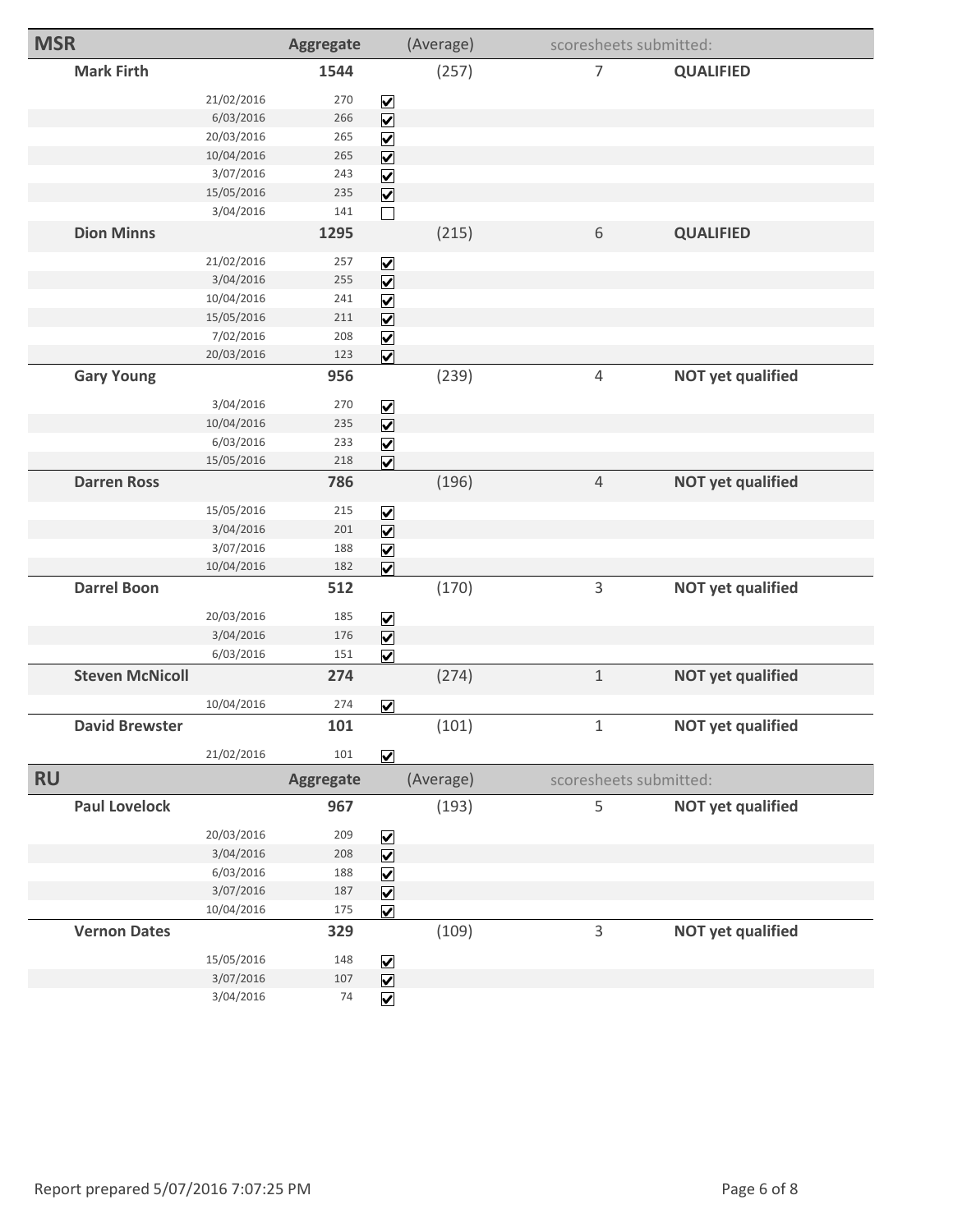| <b>SMC</b>             |                        | <b>Aggregate</b> |                                                                       | (Average) | scoresheets submitted:                     |  |
|------------------------|------------------------|------------------|-----------------------------------------------------------------------|-----------|--------------------------------------------|--|
| <b>Allan Park</b>      |                        | 1558             |                                                                       | (259)     | 8<br><b>QUALIFIED</b>                      |  |
|                        | 21/02/2016             | 285              | $\blacktriangledown$                                                  |           |                                            |  |
|                        | 6/03/2016              | 272              | $\overline{\mathbf{v}}$                                               |           |                                            |  |
|                        | 15/05/2016             | 256              | $\blacktriangledown$                                                  |           |                                            |  |
|                        | 20/03/2016             | 254              | $\overline{\mathbf{v}}$                                               |           |                                            |  |
|                        | 3/04/2016              | 254              | $\overline{\mathbf{V}}$                                               |           |                                            |  |
|                        | 3/07/2016              | 237              | $\overline{\mathbf{v}}$                                               |           |                                            |  |
|                        | 7/02/2016              | 118              | $\Box$                                                                |           |                                            |  |
|                        | 10/04/2016             | 118              | $\Box$                                                                |           |                                            |  |
| <b>Noel Masterson</b>  |                        | 1427             |                                                                       | (237)     | $\,8\,$<br><b>QUALIFIED</b>                |  |
|                        | 21/02/2016             | 251              | $\triangledown$                                                       |           |                                            |  |
|                        | 6/03/2016              | 247              | $\overline{\mathbf{v}}$                                               |           |                                            |  |
|                        | 15/05/2016             | 240              | $\blacktriangledown$                                                  |           |                                            |  |
|                        | 3/04/2016              | 237              | $\overline{\mathbf{v}}$                                               |           |                                            |  |
|                        | 3/07/2016              | 230              | $\overline{\mathbf{v}}$                                               |           |                                            |  |
|                        | 20/03/2016             | 222              | $\overline{\mathbf{v}}$                                               |           |                                            |  |
|                        | 10/04/2016             | 215              |                                                                       |           |                                            |  |
|                        | 7/02/2016              | 208              |                                                                       |           |                                            |  |
| <b>Bernard Malone</b>  |                        | 673              |                                                                       | (168)     | $\overline{4}$<br><b>NOT yet qualified</b> |  |
|                        | 15/05/2016             | 189              | $\blacktriangledown$                                                  |           |                                            |  |
|                        | 3/04/2016              | 168              | $\overline{\mathbf{V}}$                                               |           |                                            |  |
|                        | 3/07/2016              | 167              | $\triangledown$                                                       |           |                                            |  |
|                        | 20/03/2016             | 149              | $\overline{\mathbf{v}}$                                               |           |                                            |  |
| <b>TRAD</b>            |                        | <b>Aggregate</b> |                                                                       | (Average) | scoresheets submitted:                     |  |
| <b>Allan McKerrow</b>  |                        | 826              |                                                                       | (137)     | 6<br><b>QUALIFIED</b>                      |  |
|                        | 21/02/2016             | 161              |                                                                       |           |                                            |  |
|                        | 3/04/2016              | 158              | $\triangledown$<br>$\overline{\mathbf{v}}$                            |           |                                            |  |
|                        | 10/04/2016             | 142              | $\blacktriangledown$                                                  |           |                                            |  |
|                        | 15/05/2016             | 133              | $\boxed{\blacktriangledown}$                                          |           |                                            |  |
|                        | 7/02/2016              | 119              | $\overline{\mathbf{v}}$                                               |           |                                            |  |
|                        | 3/07/2016              | 113              | $\overline{\mathbf{v}}$                                               |           |                                            |  |
| <b>Peter Craft</b>     |                        | 607              |                                                                       | (121)     | 5<br><b>NOT yet qualified</b>              |  |
|                        |                        |                  |                                                                       |           |                                            |  |
|                        | 3/04/2016              | 174              | $\blacktriangledown$                                                  |           |                                            |  |
|                        | 15/05/2016             | 139              | $\overline{\mathbf{v}}$                                               |           |                                            |  |
|                        | 10/04/2016             | 117              | $\overline{\underline{\mathsf{S}}}\underline{\underline{\mathsf{K}}}$ |           |                                            |  |
|                        | 20/03/2016             | 94               |                                                                       |           |                                            |  |
|                        | 3/07/2016              | 83               | $\overline{\mathbf{v}}$                                               |           |                                            |  |
| <b>Robert McBride</b>  |                        | 514              |                                                                       | (128)     | $\sqrt{4}$<br><b>NOT yet qualified</b>     |  |
|                        | 15/05/2016             | 153              | $\blacktriangledown$                                                  |           |                                            |  |
|                        | 3/04/2016              | 145              | $\overline{\mathbf{v}}$                                               |           |                                            |  |
|                        | 3/07/2016              | 113              | $\blacktriangledown$                                                  |           |                                            |  |
|                        | 20/03/2016             | 103              | $\overline{\mathbf{v}}$                                               |           |                                            |  |
|                        | <b>Nathan McKerrow</b> | 369              |                                                                       | (123)     | $\overline{3}$<br><b>NOT yet qualified</b> |  |
|                        | 10/04/2016             | 142              | $\boxed{\blacktriangledown}$                                          |           |                                            |  |
|                        | 21/02/2016             | 141              | $\overline{\mathbf{v}}$                                               |           |                                            |  |
|                        | 7/02/2016              | 86               | $\overline{\mathbf{v}}$                                               |           |                                            |  |
| <b>Daniel Ross</b>     |                        | 189              |                                                                       | (94)      | $\overline{2}$<br><b>NOT yet qualified</b> |  |
|                        | 15/05/2016             | 146              | $\boxed{\blacktriangledown}$                                          |           |                                            |  |
|                        | 3/07/2016              | 43               | $\overline{\mathbf{v}}$                                               |           |                                            |  |
| <b>Cameron McBride</b> |                        | 114              |                                                                       | (114)     | $\mathbf 1$<br><b>NOT yet qualified</b>    |  |
|                        |                        |                  |                                                                       |           |                                            |  |
|                        | 10/04/2016             | 114              | $\overline{\mathbf{v}}$                                               |           |                                            |  |